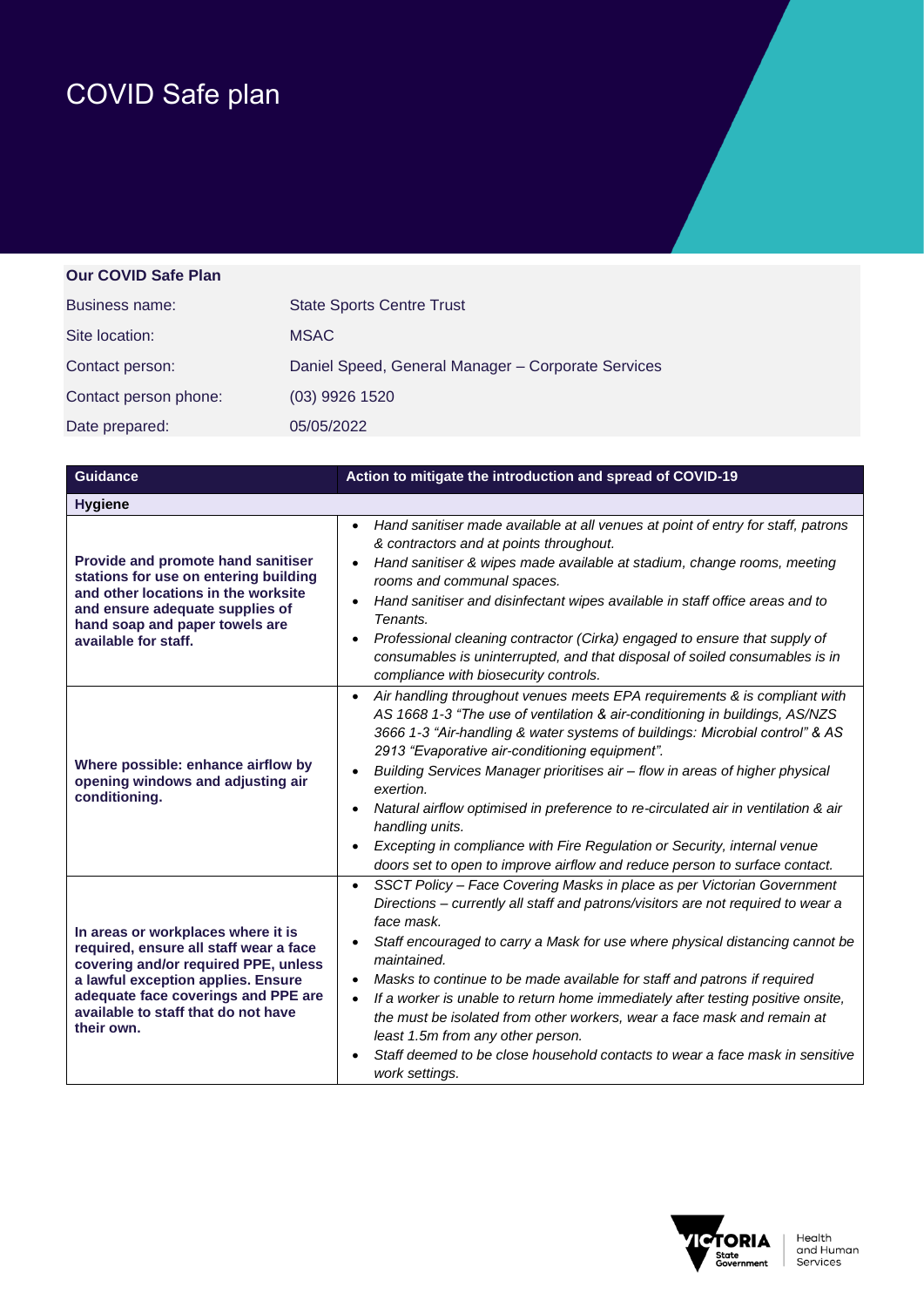| Guidance                                                                                                                                                                         | Action to mitigate the introduction and spread of COVID-19                                                                                                                                                                                                                                                                                                                                                                                                                                                                                                                                                                                                                                                                                                                                                                                                                                                                                                                                                                                                                                                                                           |
|----------------------------------------------------------------------------------------------------------------------------------------------------------------------------------|------------------------------------------------------------------------------------------------------------------------------------------------------------------------------------------------------------------------------------------------------------------------------------------------------------------------------------------------------------------------------------------------------------------------------------------------------------------------------------------------------------------------------------------------------------------------------------------------------------------------------------------------------------------------------------------------------------------------------------------------------------------------------------------------------------------------------------------------------------------------------------------------------------------------------------------------------------------------------------------------------------------------------------------------------------------------------------------------------------------------------------------------------|
| Provide training to staff on the correct<br>use and disposal of face coverings<br>and PPE, and on good hygiene<br>practices and slowing the spread of<br>coronavirus (COVID-19). | SSCT Control of Infection Protocol in place, developed from clinical<br>$\bullet$<br>biosecurity best practice model.<br>SSCT Policy - Face Coverings & Masks continues to be in place and<br>contains protocols for the safe use, handling & disposal/laundering of both<br>disposable and re-usable face coverings which includes training.<br>COVID-19 Online staff induction in place to ensure that all staff are aware of<br>their personal and professional responsibilities in regard to social distancing &<br>workplace hygiene.<br>Signage in place on good hygiene practices.                                                                                                                                                                                                                                                                                                                                                                                                                                                                                                                                                            |
| Replace high-touch communal items<br>with alternatives.                                                                                                                          | High - touch items, such as sporting equipment & balls are subject to controls<br>$\bullet$<br>by Sporting Teams & Associations.<br>The cleaning instructions within the Cleaning Management Plan – Appendix J<br>will be provided to all staff and instructors.<br>System of due diligence in place - review of Risk Assessments from Sporting<br>teams & associations to conform that high – touch communal items are<br>managed with appropriate biosecurity controls (substitution) and disinfectant<br>schedule.<br>SSCT "Device Hygiene" Policy in place and process developed for staff to<br>assess individual workspaces to identify common or communal items that<br>present a risk of surface to person contagion. Management commitment to<br>remove, replace, substitute or control access & develop key cleaning<br>protocols & records for at risk items as part of COVID Management Controls.<br>Cashless interactions only - no cash transactions EFTPOS Payments only<br>including Vending machines, Car Parking etc.<br>Hand sanitiser available in vicinity of high touch public fixtures such as Ticket<br>or Vending Machines. |

| <b>Guidance</b>                                                                                                                                                            | Action to mitigate the introduction and spread of COVID-19                                                                                                                                                                                                                                                                                                                                                                                                                                                                                                                                                                                                                                                                                                                                                                                                                                            |
|----------------------------------------------------------------------------------------------------------------------------------------------------------------------------|-------------------------------------------------------------------------------------------------------------------------------------------------------------------------------------------------------------------------------------------------------------------------------------------------------------------------------------------------------------------------------------------------------------------------------------------------------------------------------------------------------------------------------------------------------------------------------------------------------------------------------------------------------------------------------------------------------------------------------------------------------------------------------------------------------------------------------------------------------------------------------------------------------|
| <b>Cleaning</b>                                                                                                                                                            |                                                                                                                                                                                                                                                                                                                                                                                                                                                                                                                                                                                                                                                                                                                                                                                                                                                                                                       |
| Increase environmental cleaning<br>(including between changes of staff),<br>ensure high touch surfaces are<br>cleaned and disinfected regularly (at<br>least twice daily). | Routine & diligent cleansing operations by cleaning contractor (Cirka).<br>$\bullet$<br>Isolation & thorough clean of any area of suspected contamination.<br>Increased regularity or regular cleansing operations by cleaning contractors in<br>all public areas.<br>Cleaning contractors sufficiently rostered to respond to reports of<br>contamination.<br>Cleaning contractors are trained in thorough cleaning practices, as defined in<br>their Safe Work Method Statements.<br>Cleaning contractors have appropriate PPE&C to protect themselves and<br>others.<br>Cleaning contractors have approved hazmat disposal arrangements in place<br>Cleaning contractors maintain regular cleaning logs.<br>Tenants responsible for own cleaning of Gym equipment.<br>The cleaning instructions within the Cleaning Management Plan - Appendix J<br>will be provided to all staff and instructors. |
| <b>Ensure adequate supplies of cleaning</b><br>products, including detergent and<br>disinfectant.                                                                          | Professional cleaning contractor (Cirka) engaged to ensure that supply of<br>consumables is uninterrupted and that disposal of soiled consumables is in<br>compliance with biosecurity controls.<br>Cleaning products used by cleaning contractor conform with DoH approved<br>products for the disinfection of COVID-19 contaminated surfaces.                                                                                                                                                                                                                                                                                                                                                                                                                                                                                                                                                       |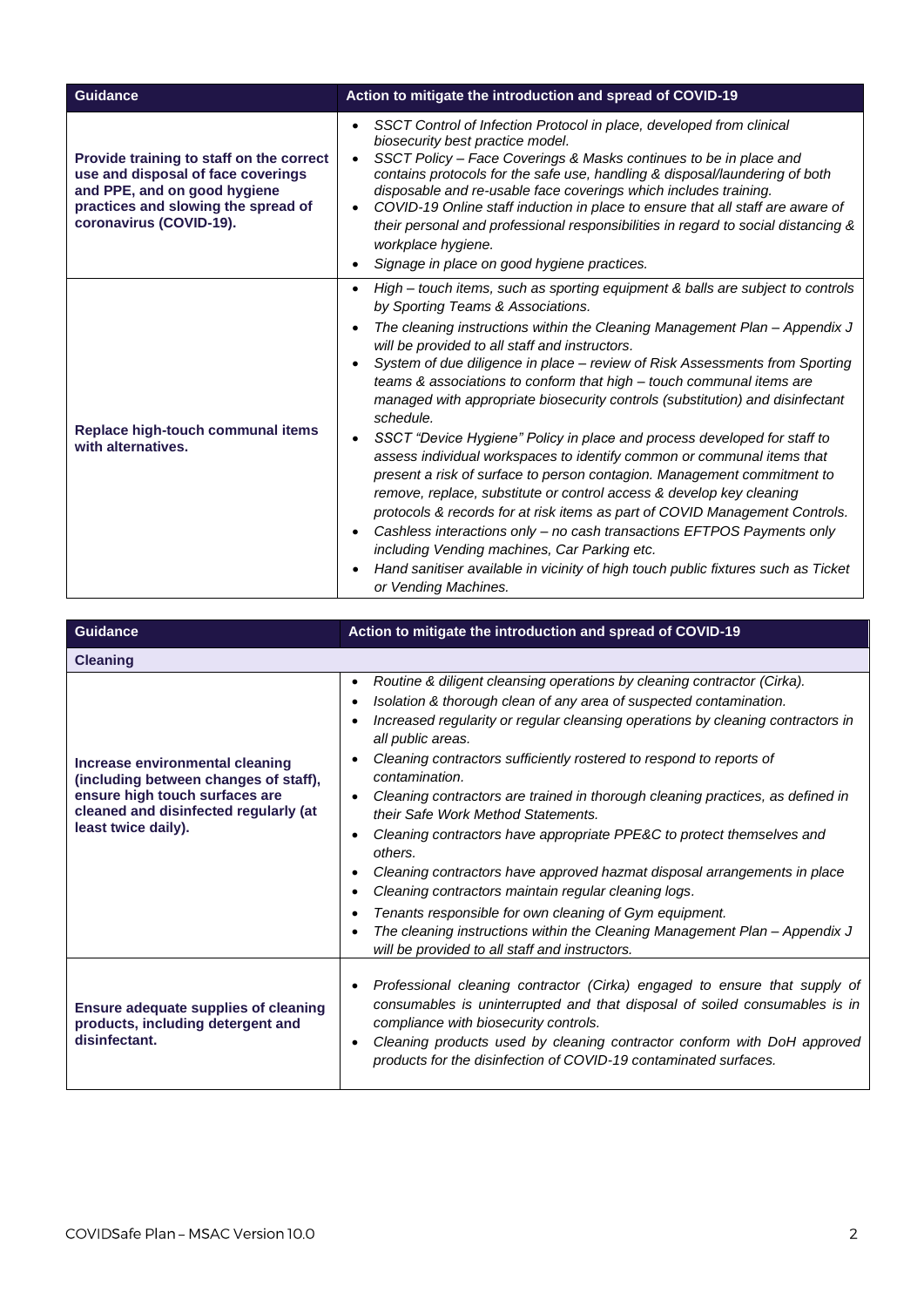| <b>Guidance</b>                                                                                                                                                                                                                    | Action to mitigate the introduction and spread of COVID-19                                                                                                                                                                                                                                                                                                                                                                                                                                                                                                                                                                                                                                                                                                                                                                                                                                                                                                                                                                                                                                                                                                                                                                                                                                                          |
|------------------------------------------------------------------------------------------------------------------------------------------------------------------------------------------------------------------------------------|---------------------------------------------------------------------------------------------------------------------------------------------------------------------------------------------------------------------------------------------------------------------------------------------------------------------------------------------------------------------------------------------------------------------------------------------------------------------------------------------------------------------------------------------------------------------------------------------------------------------------------------------------------------------------------------------------------------------------------------------------------------------------------------------------------------------------------------------------------------------------------------------------------------------------------------------------------------------------------------------------------------------------------------------------------------------------------------------------------------------------------------------------------------------------------------------------------------------------------------------------------------------------------------------------------------------|
| Physical distancing and limiting workplace attendance                                                                                                                                                                              |                                                                                                                                                                                                                                                                                                                                                                                                                                                                                                                                                                                                                                                                                                                                                                                                                                                                                                                                                                                                                                                                                                                                                                                                                                                                                                                     |
| Ensure that all staff that can work<br>from home, do work from home.                                                                                                                                                               | As per Victorian Government requirements only fully vaccinated workers may<br>return to the work premises with no density quotients or restrictions in place.<br>SSCT will retain vaccination information re relevant staff.<br>Fully vaccinated office staff to return to office as directed by Management or<br>$\bullet$<br>on a case by case basis.<br>Office workstations designed to maintain 1.5m physical distancing.<br>$\bullet$<br>Employees reminded of 1.5m physical distancing rule continues to apply<br>where possible.<br>Tenants responsible for own COVIDSafe Plans for workplace.<br>$\bullet$                                                                                                                                                                                                                                                                                                                                                                                                                                                                                                                                                                                                                                                                                                  |
| Establish a system that ensures staff<br>members are not working across<br>multiple settings/work sites.                                                                                                                           | Under current Government directions employees are able to work across<br>$\bullet$<br>multiple sites.<br>All workers have access to RAT kits and advised to test up to 3 times weekly.<br>All workers must allow for 1.5m physical distancing between workers and to<br>staff encouraged to wear a face mask where physical distancing is not<br>possible.<br>SSCT Contractors required to upload individual COVIDSafe Plans onto Rapid<br>Global Induction system.                                                                                                                                                                                                                                                                                                                                                                                                                                                                                                                                                                                                                                                                                                                                                                                                                                                 |
| Establish a system to screen<br>employees and visitors before<br>accessing the workplace. Employers<br>cannot require employees to work<br>when unwell.                                                                            | Current Government direction is for organisations not screen visitors/patrons.<br>$\bullet$<br>Specific directives issued across multiple policy, procedure & work instruction<br>for staff not to attend workplace if unwell or have contracted COVID-19.<br>Policy in place for employees attending the workplace to be provided with<br>$\bullet$<br>Rapid Antigen Test kits. Policy includes:<br>Employees directed to undertake up to 3 test weekly<br>$\circ$<br>Employees to report positive result to immediate Manager/Supervisor<br>$\circ$<br>and self-isolate for 7 days<br>Employees deemed to be household contacts to undertake 5 RATs<br>$\circ$<br>during the 7 day period and wear a face mask in sensitive settings<br>whilst in the workplace.<br>Requirements specific to Mandatory vaccination:<br><b>Staff</b><br>All relevant staff are required to upload proof of vaccination to People<br>$\circ$<br>Support using the Dayforce system to be eligible to work shifts.<br>Vaccination status is set up a required skill. Correspondence provided<br>to all staff. People Support collect, hold and retain all relevant<br>information.<br>Occasional Childcare Staff required to have booster vaccination and<br>$\circ$<br>provide evidence to People Support using the Dayforce system. |
| Configure communal work areas so<br>that there is no more than one worker<br>per four square meters of enclosed<br>workspace, and employees are<br>spaced at least 1.5m apart. Also<br>consider installing screens or<br>barriers. | 1.5m physical distancing throughout venues continues to be encouraged,<br>$\bullet$<br>however no density quotients or limits in place.<br>Sporting Coaches & Teams responsible for the management of individual<br>$\bullet$<br>participant social distancing whilst in venue. SSCT responsible for the<br>management of casual booking participants.<br>COVID In-Design Group formed to identify, develop & facilitate workplace re-<br>$\bullet$<br>design and the progressive installation of COVID - Management Infrastructure<br>& fittings throughout all SSCT Venues.                                                                                                                                                                                                                                                                                                                                                                                                                                                                                                                                                                                                                                                                                                                                       |
| Use floor markings to provide<br>minimum physical distancing guides<br>between workstations or areas that<br>are likely to create a congregation of<br>staff.                                                                      | Floor markings in place throughout public areas of venues to assist with<br>maintaining physical distancing measures.<br>All staff & Venue Responders onsite to actively monitor and enforce social<br>distancing measures.<br>Staff encouraged to take breaks external to venues, where practicable, to<br>$\bullet$<br>minimise interactions in enclosed spaces.                                                                                                                                                                                                                                                                                                                                                                                                                                                                                                                                                                                                                                                                                                                                                                                                                                                                                                                                                  |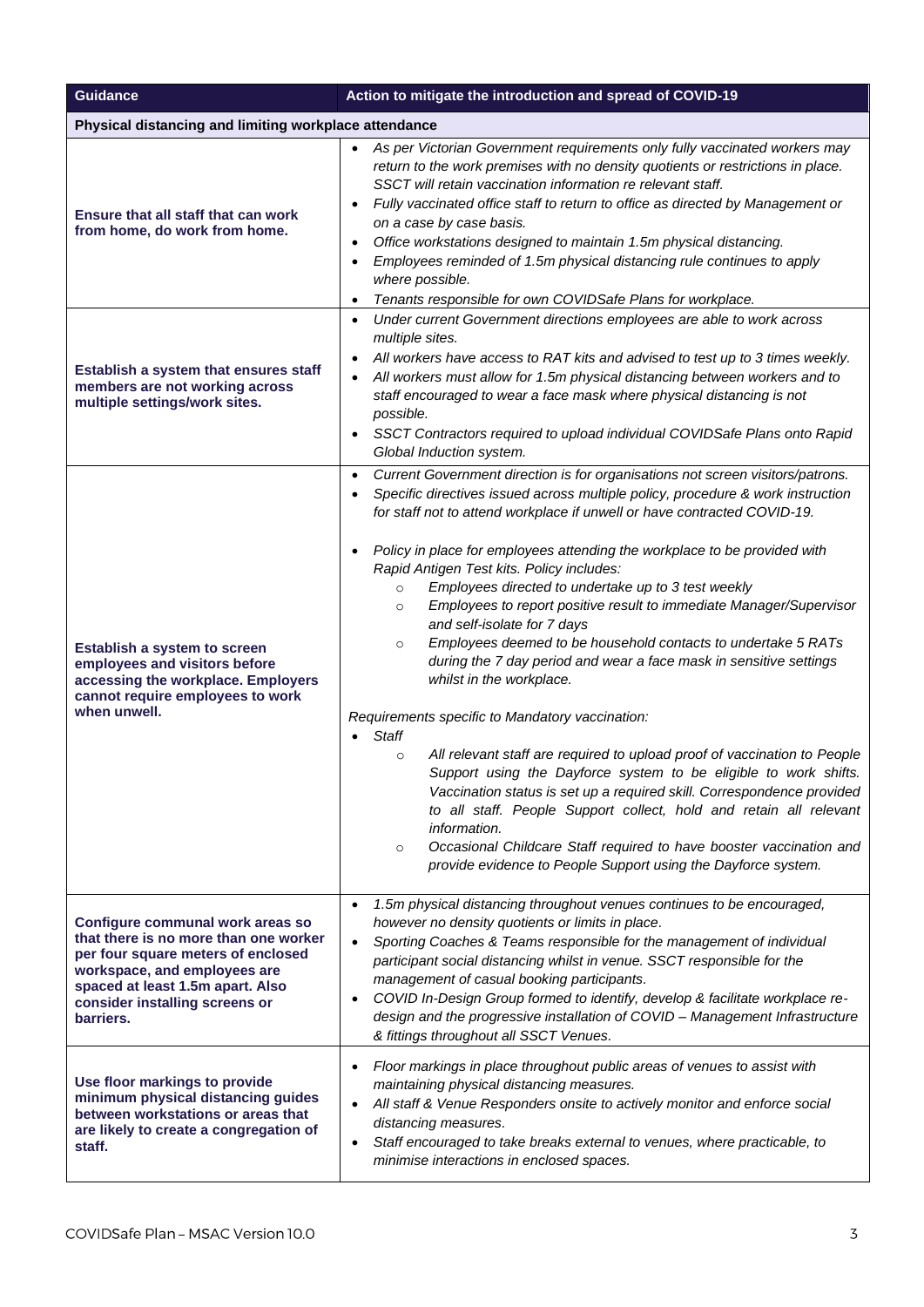| <b>Guidance</b>                                                                                                                                                                                             | Action to mitigate the introduction and spread of COVID-19                                                                                                                                                                                                                                                                                                                                                                                                                                                                                                   |
|-------------------------------------------------------------------------------------------------------------------------------------------------------------------------------------------------------------|--------------------------------------------------------------------------------------------------------------------------------------------------------------------------------------------------------------------------------------------------------------------------------------------------------------------------------------------------------------------------------------------------------------------------------------------------------------------------------------------------------------------------------------------------------------|
| Modify the alignment of workstations<br>so that employees do not face one<br>another.                                                                                                                       | PPE&C and cleaning equipment in place and instruction given to workers to<br>$\bullet$<br>safely maintain workplace hygiene at workstations.<br>COVID In-Design Group formed to identify, develop & facilitate workplace re-<br>$\bullet$<br>design and the progressive installation of COVID - Management Infrastructure<br>& fittings throughout all SSCT Venues.                                                                                                                                                                                          |
| Minimise the build-up of employees<br>waiting to enter and exit the<br>workplace.                                                                                                                           | Rostered shifts in place.<br>$\bullet$                                                                                                                                                                                                                                                                                                                                                                                                                                                                                                                       |
| Provide training to staff on physical<br>distancing expectations while working<br>and socialising (e.g. during<br>lunchbreaks).                                                                             | COVID-19 Online staff induction in place to ensure that all staff are aware of<br>$\bullet$<br>their personal and professional responsibilities in regard to social distancing &<br>workplace hygiene.<br>New Staff inductions contains training on COVID-19.<br>$\bullet$<br>Key staff have completed Australian Government Department of Health,<br>$\bullet$<br>COVID-19 Infection Control training online module.<br>Staff encouraged to take breaks external to venues, where practicable, to<br>$\bullet$<br>minimise interactions in enclosed spaces. |
| Review delivery protocols to limit<br>contact between delivery drivers and<br>staff.                                                                                                                        | Designated loading / unloading areas defined for delivery.<br>Delivery drivers only granted access to venue if necessary.                                                                                                                                                                                                                                                                                                                                                                                                                                    |
| Review and update work rosters and<br>timetables where possible to ensure<br>temporal as well as physical<br>distancing.                                                                                    | Rostered shifts in place.                                                                                                                                                                                                                                                                                                                                                                                                                                                                                                                                    |
| Where relevant, ensure clear and<br>visible signage in areas that are open<br>to the general public that specifies<br>maximum occupancy of that space, as<br>determined by the 'four square metre'<br>rule. | Signage emplaced throughout venue with clear directive to follow in terms of<br>social distancing, workplace hygiene and health reporting.<br>All Staff responsible for reporting any breach in posted venue requirements.<br>$\bullet$<br>Density Quotients currently do not apply.                                                                                                                                                                                                                                                                         |

| Guidance                                                                                                                                                                                                   | Action to ensure effective record keeping                                                                                                                                                                                                                                                                                                                                                                                                                                                                                                  |
|------------------------------------------------------------------------------------------------------------------------------------------------------------------------------------------------------------|--------------------------------------------------------------------------------------------------------------------------------------------------------------------------------------------------------------------------------------------------------------------------------------------------------------------------------------------------------------------------------------------------------------------------------------------------------------------------------------------------------------------------------------------|
| <b>Record keeping</b>                                                                                                                                                                                      |                                                                                                                                                                                                                                                                                                                                                                                                                                                                                                                                            |
| Establish a process to record the<br>attendance of customers, clients,<br>visitors and workplace inspectors,<br>delivery drivers. This information will<br>assist employers to identify close<br>contacts. | Contact details recorded for all staff, contactors, tenants, patrons and other<br>visitors to venue are maintained via Rapid Induct.<br>COVID positive staff to notify close contacts (including work colleagues).<br>Information provided to other workers that an infectious team member has<br>attended the workplace.<br>Tenants responsible for procedures in relation to managing COVID-19.<br>Department of Health reporting procedure emplace in the event of 5 or more<br>confirmed cases in the workplace within a 7 day period. |
| Provide guidance to staff on the<br>effective use of the workplace OHS<br>reporting system (where available).                                                                                              | Formal SSCT Incident reporting policy in place.<br>$\bullet$<br>Formal SSCT Health Monitoring & reporting policy in place.<br>Specific COVID-19 Health reporting process in Control of Infection Team<br>protocol in place.<br>SSCT Prevention & Control of Communicable Diseases in the Workplace<br>policy in place with reporting requirements.<br>Under current Health Directions Testing and reporting requirements are:                                                                                                              |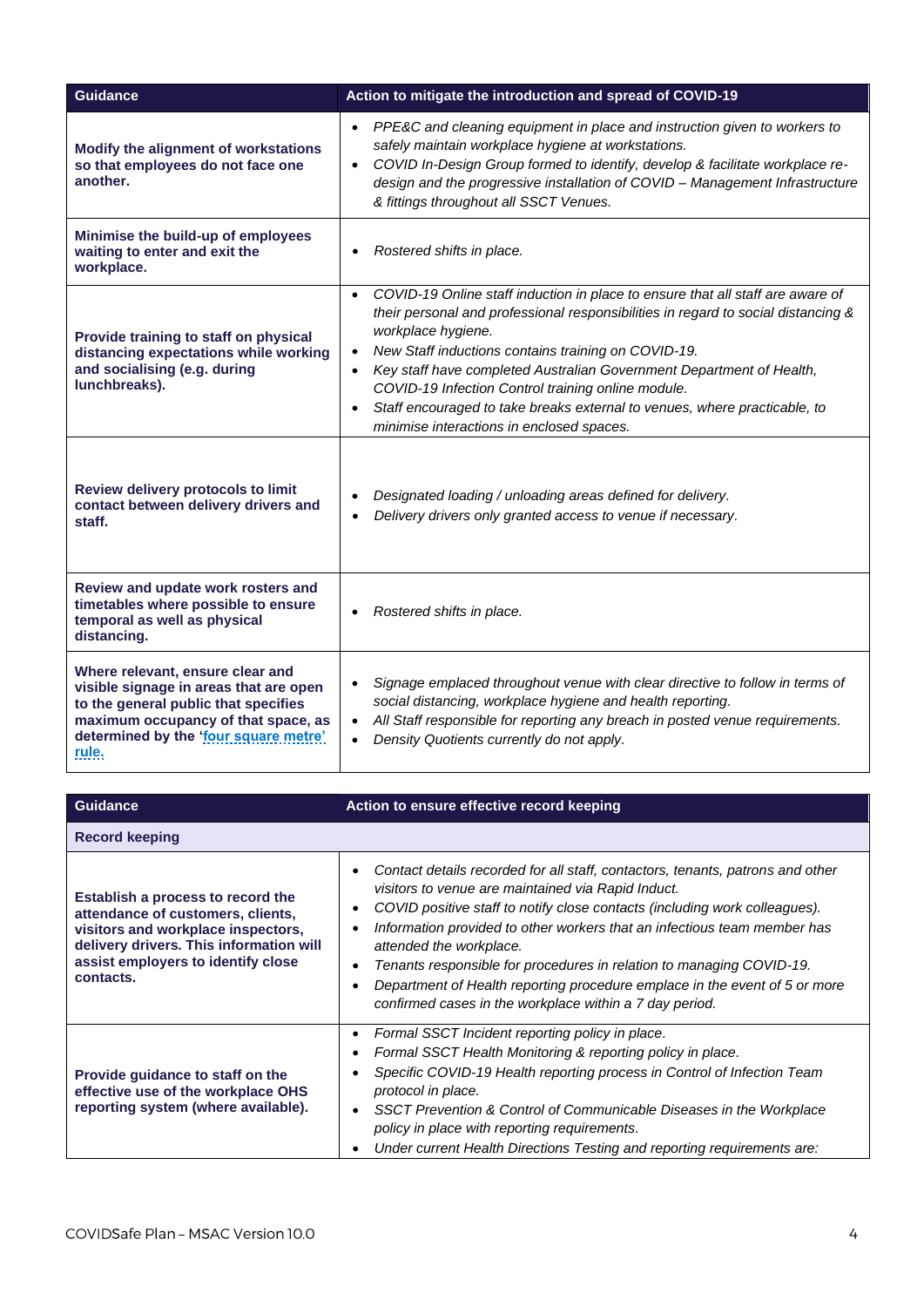| Guidance | Action to ensure effective record keeping                                                                                                                                                                                                                                                                                                                                                                                                                                                                                                                                                                                                                                                                                                                                                                                                                                                                                                                                                                                                                                                                                                |
|----------|------------------------------------------------------------------------------------------------------------------------------------------------------------------------------------------------------------------------------------------------------------------------------------------------------------------------------------------------------------------------------------------------------------------------------------------------------------------------------------------------------------------------------------------------------------------------------------------------------------------------------------------------------------------------------------------------------------------------------------------------------------------------------------------------------------------------------------------------------------------------------------------------------------------------------------------------------------------------------------------------------------------------------------------------------------------------------------------------------------------------------------------|
|          | Workers who are symptomatic are required to undertake a Rapid<br>$\circ$<br>Antigen Test (RAT) or a PCR test if they cannot access a RAT and<br>self-quarantine until they receive a negative result.<br>Workers who test positive must advise SSCT immediately and notify<br>$\circ$<br>anyone they came into contact with for 15 minutes face to face, or 2<br>hours in the same indoor space.<br>Workers must also notify the Health Department and follow the<br>$\circ$<br>Department's checklist.<br>Workers deemed to be household close contacts may attend the<br>$\circ$<br>workplace however are required to undertake 5 Rapid Antigen Test<br>during the 7 day period.<br>If a Worker tests positive on any RAT, they must report to the<br>$\circ$<br>Department of Health and SSCT immediately and isolate for seven<br>days.<br>RAT kits being made available to staff and SSCT RAT Policy<br>$\circ$<br>encourages staff to test up to three times a week.<br>SSCT to notify Department of Health if there have been 5 or more<br>$\circ$<br>cases within a 7 day period via the COVID-19 outbreak notification<br>form. |

| Guidance                                                                                                                                                     | Action to prepare for your response                                                                                                                                                                                                                                                                                                                                                                                                                                                                                                                                                                                                                          |
|--------------------------------------------------------------------------------------------------------------------------------------------------------------|--------------------------------------------------------------------------------------------------------------------------------------------------------------------------------------------------------------------------------------------------------------------------------------------------------------------------------------------------------------------------------------------------------------------------------------------------------------------------------------------------------------------------------------------------------------------------------------------------------------------------------------------------------------|
| Preparing your response to a suspected or confirmed COVID-19 case                                                                                            |                                                                                                                                                                                                                                                                                                                                                                                                                                                                                                                                                                                                                                                              |
| Prepare or update your business<br>continuity plan to consider the<br>impacts of an outbreak and potential<br>closure of the workplace.                      | Specific Risk Assessments in place to estimate risk potential and business<br>impacts of outbreak and closure of venues.<br>Operational planning developed from risk assumptions.<br>All documented processes and risk assessments reviewed monthly (or at<br>need) by SSCT Operational Risk Committee / Management Operational Risk<br>Group.<br>All documented processes updated to reflect changes to health directives<br>$\bullet$<br>issued under the Victorian Public Health & Wellbeing Act 2008 (Pandemic<br>Orders) and other Statutory Legislation.                                                                                               |
| Prepare to assist DoH with contact<br>tracing and providing staff and visitor<br>records to support contact tracing.                                         | Under current Government directions this is no longer required.<br>$\bullet$                                                                                                                                                                                                                                                                                                                                                                                                                                                                                                                                                                                 |
| Prepare to undertake cleaning and<br>disinfection at your business<br>premises. Assess whether the<br>workplace or parts of the workplace<br>must be closed. | SSCT COVID-19 Operational Plan contains specific Cleaning Management<br>$\bullet$<br>processes.<br>Formal process in place for thorough cleaning by approved cleaning contractor<br>(Cirka).<br>Cleaning contractor retains professional ISO Accredited Occupational<br>Hygienist services (Bio Safety) (ISO 9001 / ISO 17025 / ISO 14001 compliant)<br>to perform specialised DH / HACCP microbial disinfection.<br>Occupational Hygienist retains formal records of services as required in<br>$\bullet$<br>legislation.                                                                                                                                   |
| Prepare for how you will manage a<br>suspected or confirmed case in an<br>employee during work hours.                                                        | SSCT Control of Infection Team protocol specifies formal processes for the<br>$\bullet$<br>identification & control of suspected or confirmed cases in employees and<br>other persons during work hours.<br>Venue Responders trained in the enactments of Control of Infection Team<br>protocol.<br>Control of Infection Team responders have completed Australian Government<br>$\bullet$<br>Department of Health, COVID-19 Infection Control training online module.<br>Control of Infection Team Protocol specifies management responsibilities and<br>$\bullet$<br>reporting requirements in the event of a suspected or confirmed case of<br>infection. |